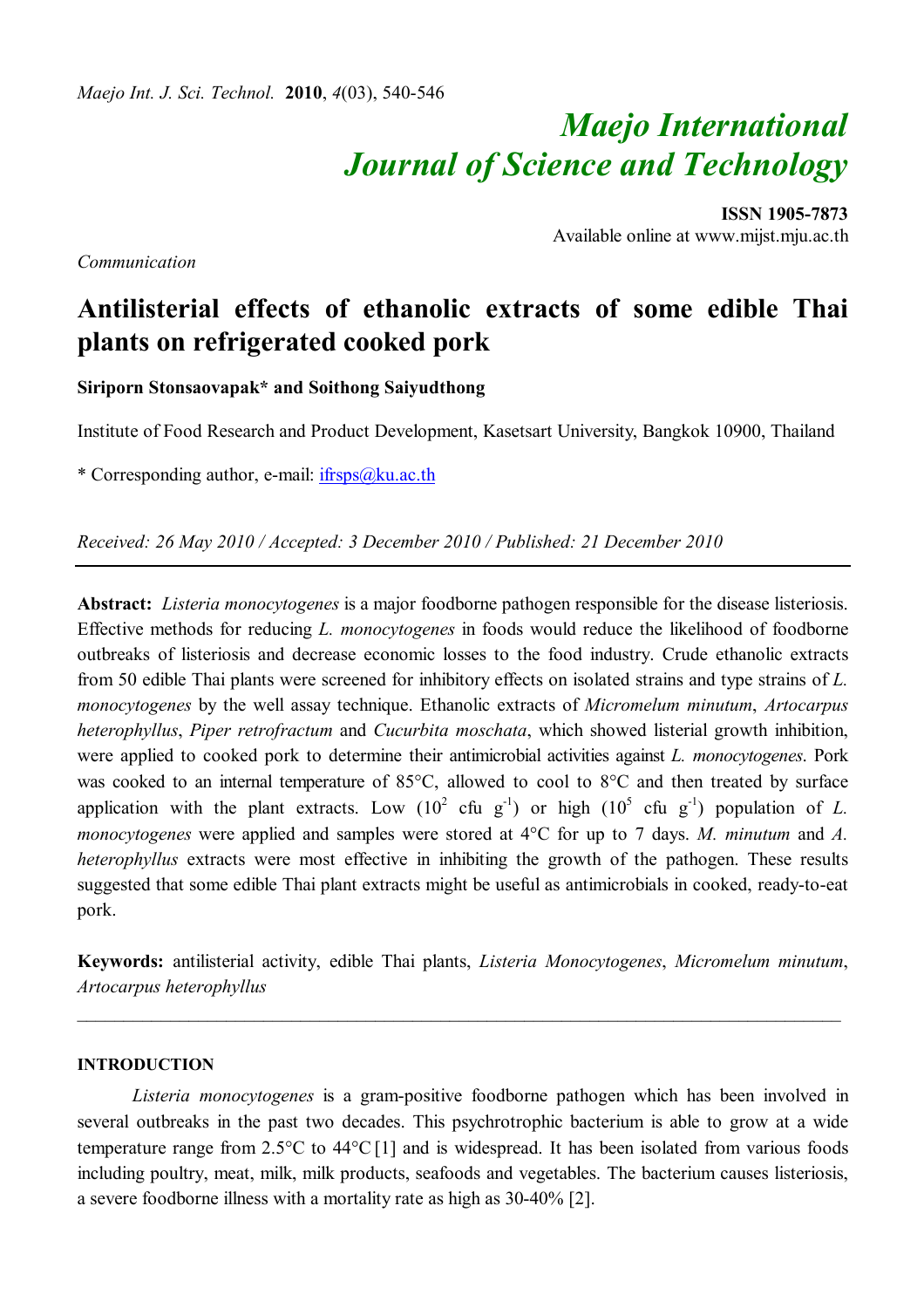Refrigerated, ready-to-eat foods have become increasingly popular in recent years because of their convenience. Unfortunately, this type of food may have a potential microbiological safety problem. Most ready-to-eat foods receive little or no final heat treatment before being consumed because they are assumed to be, and are often labelled as, fully cooked. The addition of antimicrobial ingredients in combination with refrigeration may compensate for the lack of a terminal heating step and provide protection in addition to low temperature alone. However, consumers are sometimes suspicious of food additives and prefer additive-free foods. Thus, the challenge of ensuring the safety of refrigerated, ready-to-eat foods and at the same time satisfying consumer preference is an important issue for the food industry.

 Herbs and spices are widely used components in food preparation and are classified as GRAS (generally recognised as safe) products. The use of such naturally occurring plant products may provide an additional barrier to the growth of foodborne pathogens as well as satisty both the consumers and the regulatory agencies. Testing of natural products for their antilisterial properties and their potential use as natural preservatives in food has been performed [3-6]. In Thailand, many plants are utilised as food and medicine. Some of these plants have been demonstrated to exhibit antilisterial activity [7]. However, most studies on the antilisterial activity of plant extracts have been conducted in vitro-little information exists regarding the practical use of such antimicrobial extracts in real foods. The objective of this study is to determine the potential use of some edible Thai plant extracts in inhibiting the growth of *L. monocytogenes* on refrigerated cooked pork. The use of extracts rather than purified compounds in this experiment was designed to take advantage of all active compounds present in the extracts.

## **MATERIALS AND METHODS**

### **Test Organisms and Preparation of Inocula**

Cultures of *L. monocytogenes* isolated from food samples, namely raw meat, vegetables and ready-to-eat food (KUS-1, KUS-2 and KUS-3) [8], were used in this study. A reference culture (IFRPD 2068) was kindly supplied by A. D. Hitchins, U.S. Food and Drug Administration, Washington, D.C. Cultures were maintained on tryptic soy agar supplemented with 0.6% yeast extract (TSAYE; Merck) and stored at  $4^{\circ}$ C until use by subculturing.

*L. monocytogenes* was activated by culturing in TSAYE broth at 35C at least twice in 24-hour period prior to use in the experiment. The culture was then centrifuged (c. 2000 g, 10 minutes) and the pellet was resuspended in 0.1 M potassium phosphate buffer (pH 7.0). The final inocula were prepared by serial dilution in the buffer such that the final population was about  $10^2$  or  $10^5$  cfu g<sup>-1</sup> of pork.

#### **Plant Extracts and Sample Preparation**

Edible Thai plants used in this study are shown in Table 1. They were dried and ground before extracting with 95% ethyl alcohol for 48 hours. The final volume of each extract solution was adjusted to a concentration of 100 mg extract/ml and was then sterilised by a Millipore membrane  $(0.45 \text{ }\mu\text{m})$ .

Fresh pork was purchased from a local retail supermarket and transported under refrigeration (2-  $7^{\circ}$ C) to the laboratory. It was cooked to an internal temperature of 85 $^{\circ}$ C, then cut into 25-g pieces with a sanitised knife, placed in sterile Petri dishes and immediately stored at 4C before use.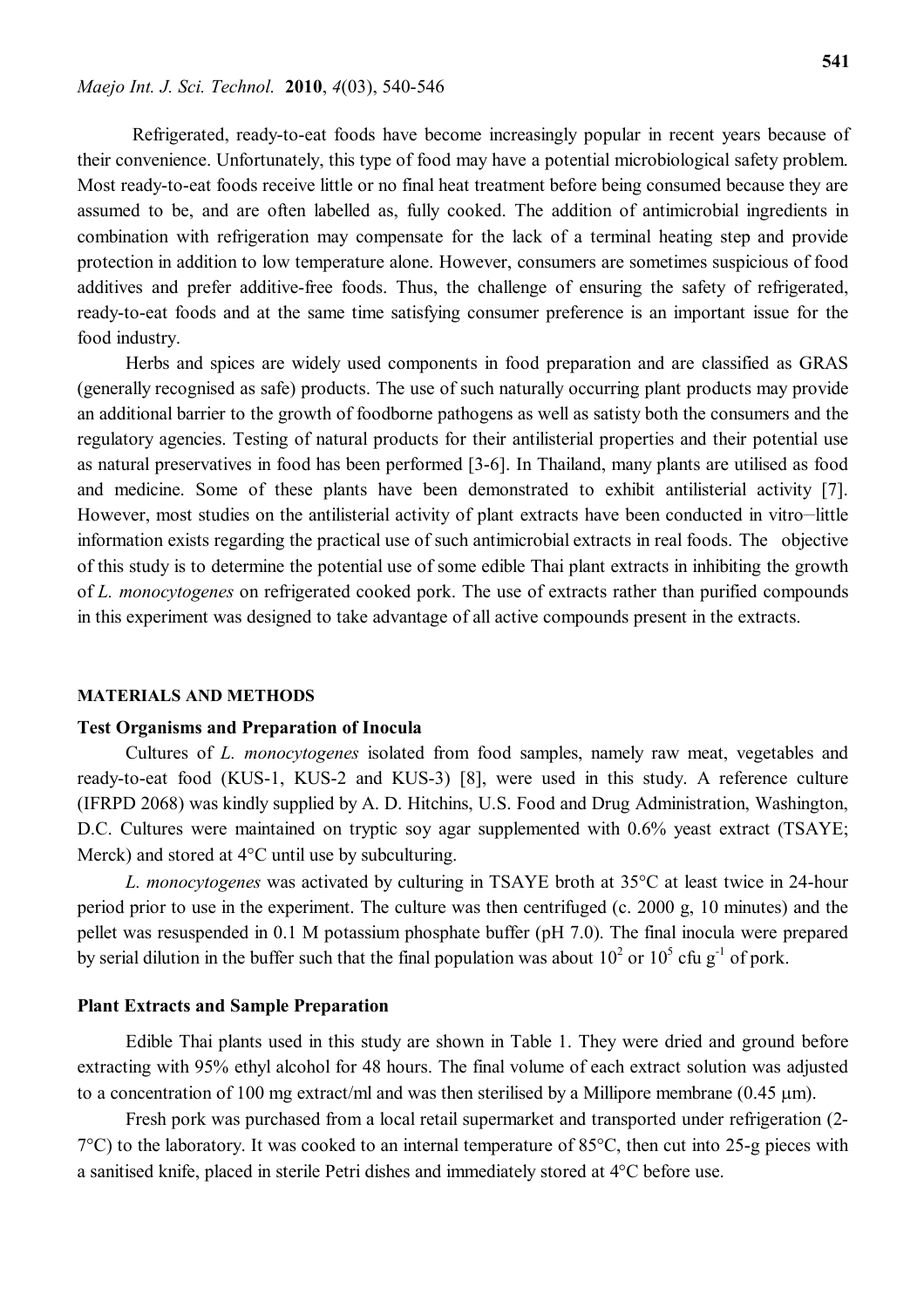| Common name       | Scientific name             | Part extracted |
|-------------------|-----------------------------|----------------|
| <b>Buabok</b>     | Centella asiatica           | Leaf           |
| <b>Buab</b>       | Cucurbitaceae sp.           | Fruit          |
| Chamuang          | Garcinia cowa               | Leaf           |
| Cha-om            | Acacia pennata              | Leaf           |
| Chaphlu           | Piper sarmentosum           | Leaf           |
| Dipli             | Piper retrofractum          | Fruit          |
| Dok Pheka         | Oroxylum indicum            | Flower         |
| Fakthong          | Cucurbita moschata          | Leaf           |
| Hang Plachon      | Emilia sonchifolia          | Leaf           |
| Horapha           | Ocimum basilicum            | Leaf           |
| Hua Plee          | Musa sapientum              | Flower         |
| Kaphrao           | Ocimum tenuiflorum          | Leaf           |
| Khanun            | Artocarpus heterophyllus    | Fruit          |
| Krachai           | Boesenbergia pandurata      | Rhizome        |
| Krachiap Daeng    | Hibiscus sabdariffa         | Leaf           |
| Krathin           | Leucaena leucocephala       | Leaf           |
| Lepkhrut          | Polyscias fruticosa         | Leaf           |
| Makham            | Tamarindus indica           | Leaf           |
| Mamuang           | Mangifera indica            | Leaf           |
| Mamuang Himmapaan | Anacardium occidentale      | Leaf           |
| Mapring           | Bouea oppositifolia         | Leaf           |
| Maenglak          | Ocimum americanum           | Leaf           |
| Manthet           | Ipomoea batatas             | Leaf           |
| Mara              | Momordica charantia         | Leaf           |
| Mui               | Micromelum minutum          | Leaf           |
| Phak Bung         | Ipomoea aquatica            | Leaf           |
| Phak Chee         | Coriandrum sativum          | Leaf           |
| Phak Chee Farang  | Eryngium foetidum           | Leaf           |
| Phak Chee Lao     | Anethum graveolens          | Leaf           |
| Phak Chiangda     | Gymnema inodorum            | Leaf           |
| Phak Keehuud      | Raphanus sativus            | Fruit          |
| Phak Khana        | Brassica alboglabra         | Leaf           |
| Phak Khom         | Amaranthus lividus          | Leaf           |
| Phak Krachet      | Neptunia oleracea           | Leaf           |
| Phak Kutkhao      | Diplazium esculentum        | Leaf           |
| Phak Mae          | Momordica subangulata       | Leaf           |
| Phak Paem         | Eleutherococcus trifoliatus | Leaf           |
| <b>Phak Plang</b> | Basella alba                | Leaf           |
| Phak Sian         | Cleome gynandra             | Leaf           |

**Table 1.** Edible Thai plants tested for antilisterial activity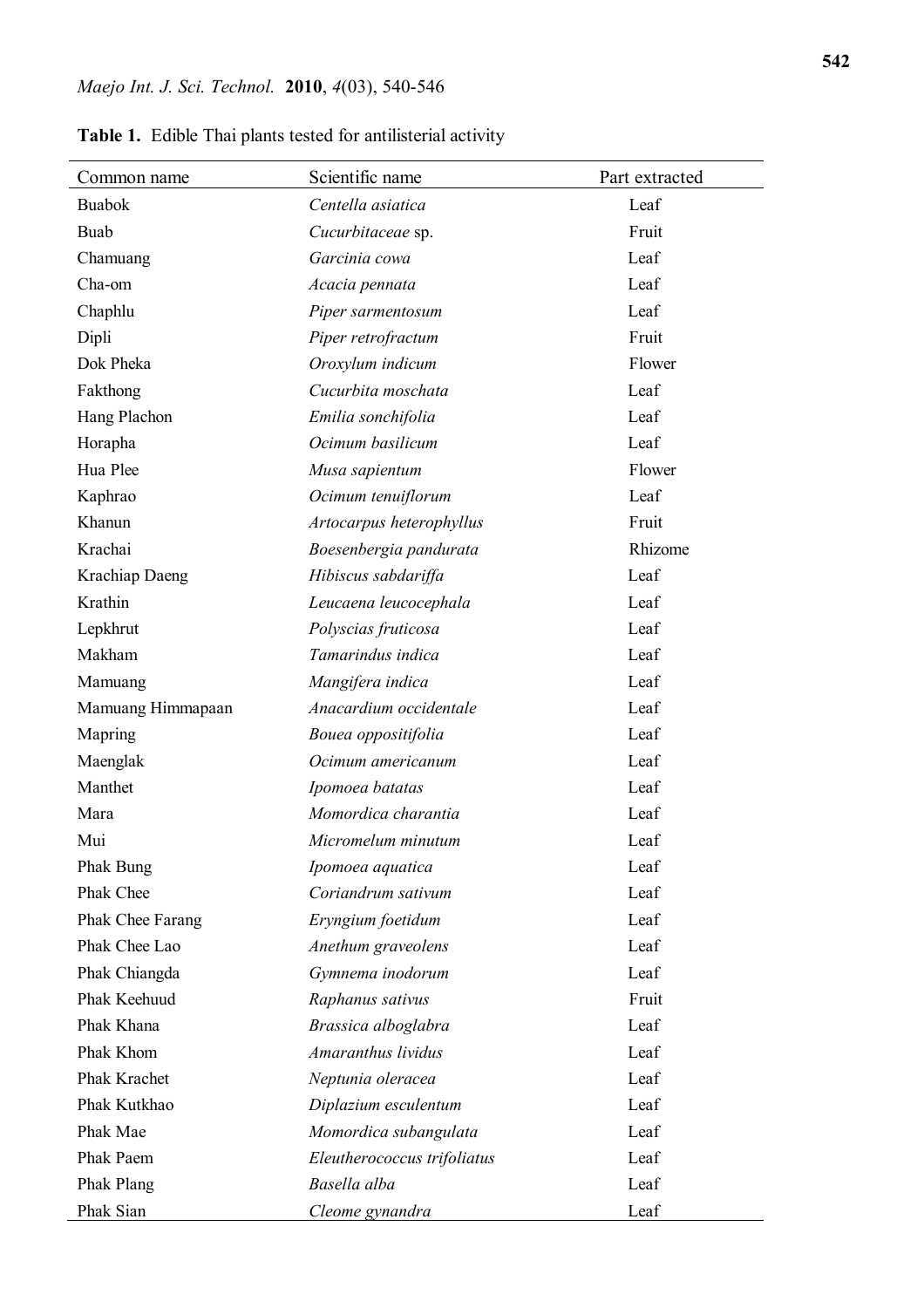| Common name          | Scientific name          | Part extracted |
|----------------------|--------------------------|----------------|
| <b>Phak Tamlueng</b> | Coccinia grandis         | Leaf           |
| Phak Tang-o          | Chrysanthemum coronarium | Leaf           |
| Phak Wan             | Melientha suavis         | Leaf           |
| Phak Wan Ban         | Sauropus androgynus      | Leaf           |
| Phlu                 | Piper betle              | Leaf           |
| Phrik Khinuu         | Capsicum frutescens      | Leaf           |
| Phrik Thai           | Piper nigrum             | Fruit          |
| Sadao                | Azadirachta indica       | Flower         |
| Takhrai              | Cymbopogon citratus      | <b>Stem</b>    |
| Thammang             | Litsea petiolata         | Leaf           |
| Thua Fakyao          | Vigna unguiculata        | Fruit          |

#### **Table 1.** (Continued)

### **Sensitivity Testing and Minimum Inhibitory Concentrations**

Sensitivity testing was done by well assay technique using TSA (tryptic soy agar; Merck) incubated at 35°C for 24 hours [9]. The well diameter was 4 mm. Minimum inhibitory concentrations (MIC) were determined according to the method of Richards et al [10].

#### **Treatment of Pork Samples**

The plant extract (1.0 ml) was uniformly deposited on the pork sample using a pipette and then spread with a sterile bent glass rod. Controls consisted of pork to which 95% ethanol (1.0 ml) was similarly applied, or pork that was untreated. The treated pork samples were kept in a biological safety cabinet for 15 minutes to allow alcohol to evaporate before being inoculated with the test bacteria. The samples were then inoculated with either low  $(10^2 \text{ cfu g}^{-1})$  or high  $(10^5 \text{ cfu g}^{-1})$  population of the reference culture of *L. monocytogenes* (IFRPD 2068). Inoculated pork samples were left to stand undisturbed for 30 minutes to allow residual moisture to be absorbed. They were then separately placed into polyethylene sampling bags and incubated at 4C. Analysis of *L. monocytogenes* population was conducted after 0, 3, 5 and 7 days of storage.

#### **Microbiological Analysis**

On each sampling day, the incubated samples were removed for enumeration of *L. monocytogenes*. Phosphate buffer (225 ml) was added to each sampling bag and the contents were macerated with a Stomacher for 2 minutes. The resulting slurry was serially (1:10) diluted, and 0.1 ml of the diluted slurry was spread-plated in duplicate onto Oxford agar and Palcam agar plates (Merck). They were then incubated at  $35^{\circ}$ C for 48 hours.

### **RESULTS AND DISCUSSION**

Of the 50 edible plant extracts tested, those of *Micromelum minutum* (Mui), *Artocarpus heterophyllus* (Khanun), *Piper retrofractum* (Dipli) and *Cucurbita moschata* (Fakthong) demonstrated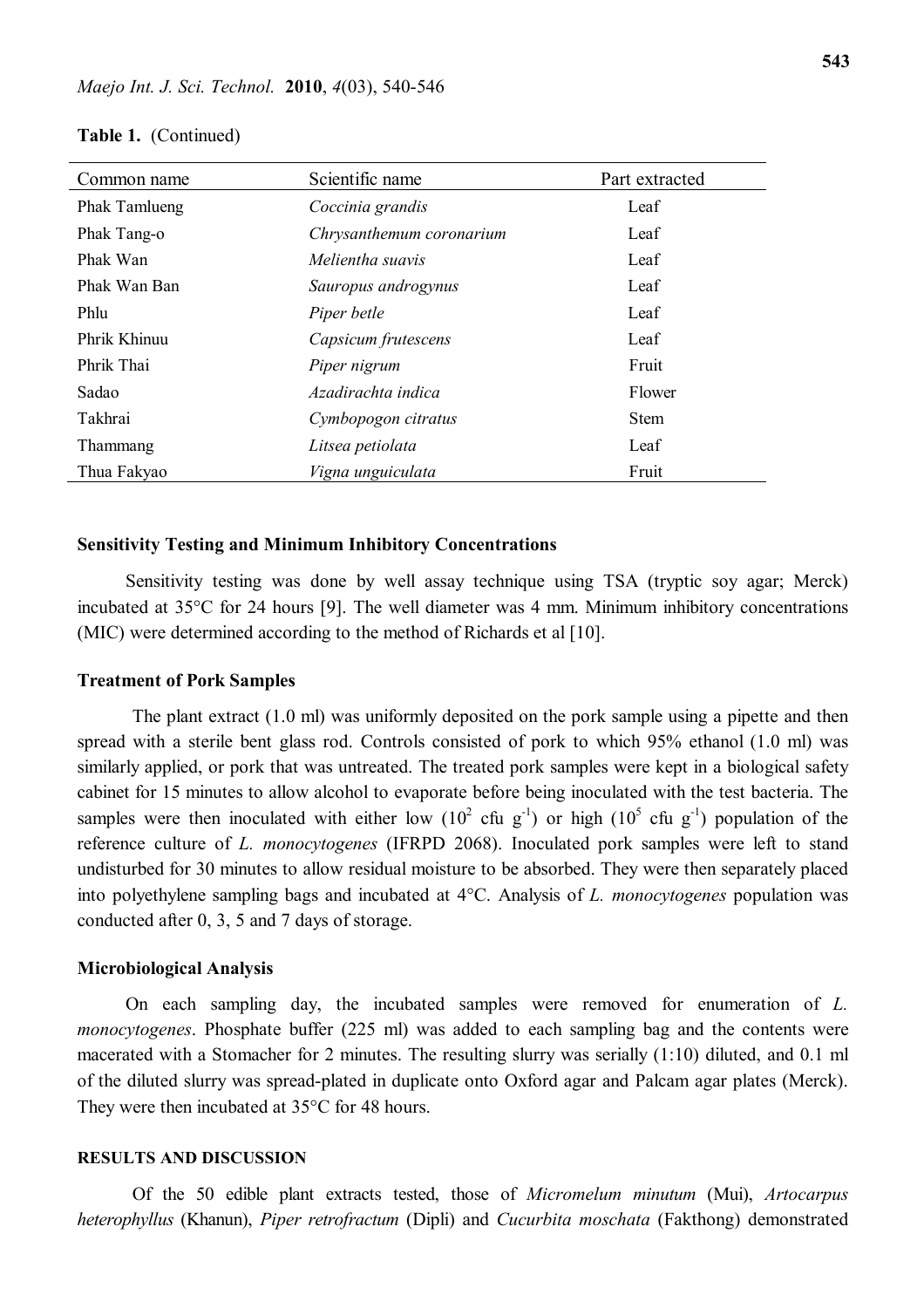the greatest inhibitory effect on the four strains of *L. monocytogenes* and were chosen for further study. As shown in Table 2, *M. minutum* showed potent growth inhibition against *L. monocytogenes* with a clear-zone diameter ranging from  $20.89 \pm 0.53$  mm to  $27.29 \pm 0.21$  mm (mean inhibitory zone of 23.60 mm). Application of *A. heterophyllus* resulted in zones of inhibition ranging from  $19.93 \pm 0.21$  to  $24.39 \pm 0.83$ mm (mean inhibitory zone of 21.89 mm). It is noteworthy that the potent antilisterial activity of these four species (*M. minutum*, *A. heterophyllus*, *P. retrofractum* and *C. moschata*) has not been reported before.

|                                     | Diameter of inhibition zone (mm) $\pm SD^a$ |                  |                                                    |                  |  |
|-------------------------------------|---------------------------------------------|------------------|----------------------------------------------------|------------------|--|
| Plant                               | L. <i>monocytogenes</i> strain              |                  |                                                    |                  |  |
|                                     | <b>IFRPD 2068</b>                           | $KUS-1$          | $KUS-2$                                            | $KUS-3$          |  |
| Mui (Micromelum minutum)            |                                             |                  | $21.50 \pm 0.05$ $27.29 \pm 0.21$ $24.76 \pm 0.75$ | $20.89 \pm 0.53$ |  |
| Khanun (Artocarpus heterophyllus)   | $22.48 \pm 0.03$                            | $24.39 \pm 0.83$ | $19.93 \pm 0.21$                                   | $20.75 \pm 0.47$ |  |
| Dipli ( <i>Piper retrofractum</i> ) | $18.20 \pm 0.80$                            | $21.25 \pm 1.10$ | $19.09 \pm 0.71$                                   | $18.44 \pm 0.97$ |  |
| Fakthong (Cucurbita moschata)       | $14.25 \pm 0.03$                            | $11.33 \pm 0.66$ | $14.76 \pm 1.14$                                   | $16.10 \pm 0.80$ |  |

| Table 2. Antilisterial activity of four most potent plant extracts |  |  |  |  |  |  |  |
|--------------------------------------------------------------------|--|--|--|--|--|--|--|
|--------------------------------------------------------------------|--|--|--|--|--|--|--|

<sup>a</sup> Mean value of four determinations, each from a different plate

MIC assays were also performed to determine the lowest concentrations of the plant extracts that produced an inhibitory effect. *M. minutum* and *A. heterophyllus* were most inhibitory to the four strains of *L. monocytogenes*, with MIC of 625 µg/ml. The extracts of *P. retrofractum* and *C. moschata* were also effective, with MIC of  $1250$  and  $2500 \mu g/ml$  (Table 3).

|  | Table 3. MIC against <i>L. monocytogenes</i> of four most potent plant extracts |  |
|--|---------------------------------------------------------------------------------|--|
|--|---------------------------------------------------------------------------------|--|

|                                        | MIC (µg/ml)                    |         |         |         |  |
|----------------------------------------|--------------------------------|---------|---------|---------|--|
| Plant                                  | L. <i>monocytogenes</i> strain |         |         |         |  |
|                                        | <b>IFRPD 2068</b>              | $KUS-1$ | $KUS-2$ | $KUS-3$ |  |
| Mui (Micromelum minutum)               | 625                            | 625     | 625     | 625     |  |
| Khanun (Artocarpus heterophyllus)      | 625                            | 625     | 625     | 625     |  |
| Dipli (Piper retrofractum)             | 1250                           | 1250    | 1250    | 2500    |  |
| Fakthong ( <i>Cucurbita moschata</i> ) | 2500                           | 1250    | 2500    | 1250    |  |

*M. minutum*, which showed the highest activity in the antilisterial screening, is a shrub belonging to the Rutaceae family. It is consumed mainly in the southern part of Thailand as a fresh vegetable served with certain dishes such as rice noodles with hot curry. *M. minutum* has also been used as a folk medicine for fever and giddiness [11]. The medicinal principles of *M. minutum* have not yet been elucidated thoroughly although many bioactive compounds such as coumarins, a flavanone, a quinolone alkaloid and carbazole alkaloids have previously been isolated [11-12].

*A. heterophyllus* is a tree belonging to the Moraceae family and produces a fruit which is eaten when it is still unripe by boiling with salt. Thais also eat it as a fresh fruit with chili paste, or sometimes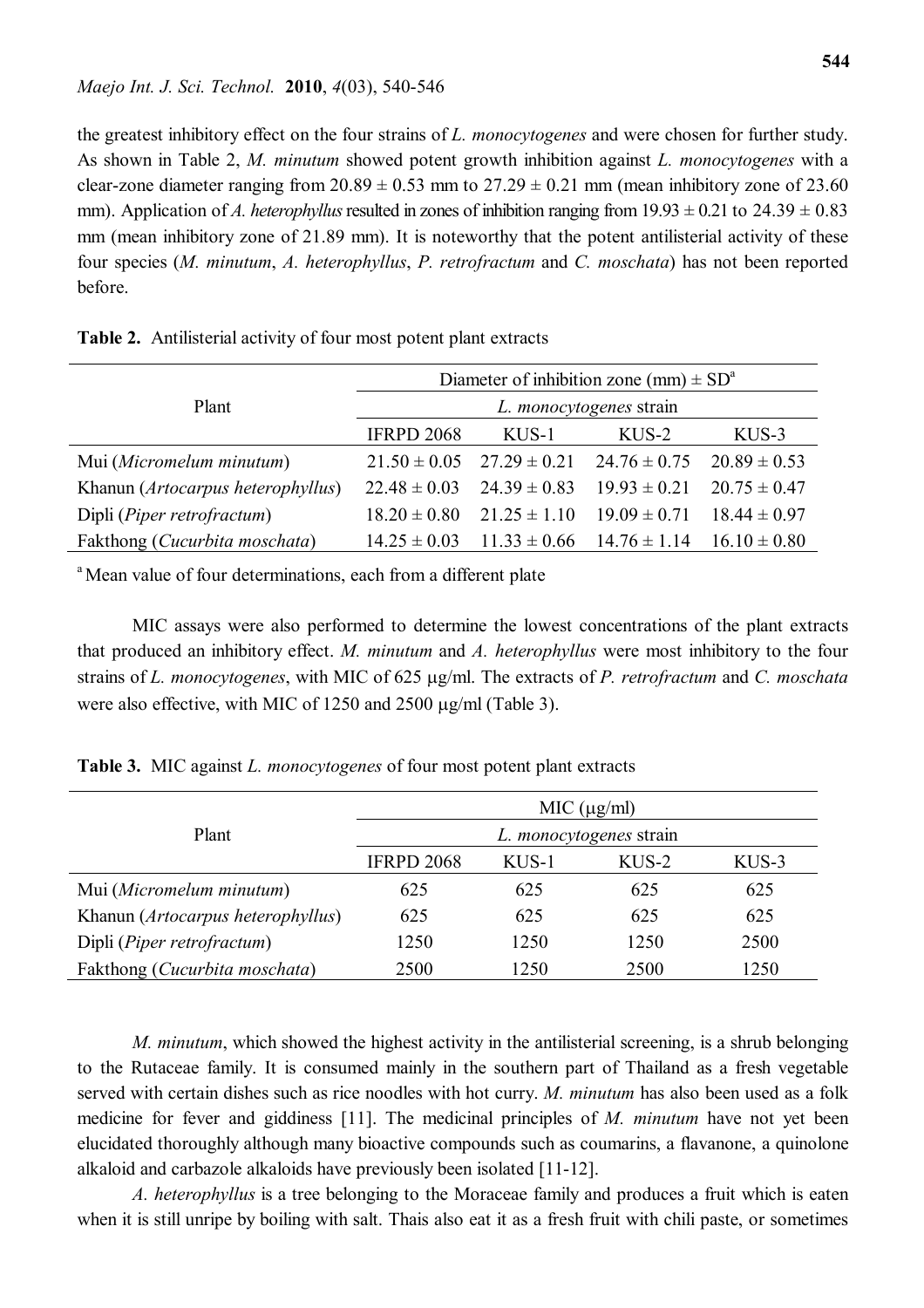add it to curry. The methanolic extract of *A. heterophyllus* fruit exhibits a broad-spectrum antibacterial activity [13].

At the storage temperature of  $4^{\circ}$ C, typically the temperature at which consumers store cooked food, little or no growth of the test strain of listeria was observed in control samples when both low (Table 4a) and high (Table 4b) populations of inocula were applied. However, listeria population on cooked pork with high inoculum which was treated with either *M. minutum* or *A. heterophyllus* extracts was at least 2 to 3 magnetudes of logarithmic scale less than that on control samples. This difference persisted throughout the storage period (7 days) (Table 4b). When samples were inoculated with a low level of inoculum (c.  $10^2$  cfug<sup>-1</sup>), *M. minutum* and *A. heterophyllus* extracts were also the most effective in controlling *L. monocytogenes* during storage of pork at 4<sup>o</sup>C. After 5 days and 7 days of storage, *L. monocytogenes* could not be detected in samples treated with *M. minutum* and *A. heterophyllus* respectively (Table 4a). Samples treated with *P. retrofractum* also suppressed the growth of *L. monocytogenes* although not as effectively as *M. minutum* and *A. heterophyllus* extracts.

**Table 4.** Population ( $log_{10}$  cfu  $g^{-1}$   $\pm$  SD) of *L. monocytogenes* (IFRPD 2068 strain) on cooked pork with (a) low inoculum (c.  $10^5$  cfu g<sup>-1</sup>) and (b) high inoculum (c.  $10^2$  cfu g<sup>-1</sup>) at 4 °C (a)

|                                      | Time (days)     |                 |                 |                 |  |
|--------------------------------------|-----------------|-----------------|-----------------|-----------------|--|
| Treatment                            | $\theta$        | 3               | 5               |                 |  |
| None                                 | $1.90 \pm 0.02$ | $1.85 \pm 0.08$ | $2.64 \pm 0.11$ | $2.07 \pm 0.23$ |  |
| 95% ethanol                          | $1.84 \pm 0.06$ | $1.90 \pm 0.06$ | $2.03 \pm 0.08$ | $2.15 \pm 0.09$ |  |
| Mui (Micromelum minutum)             | $1.05 \pm 0.01$ | $1.21 \pm 0.03$ | $ND^a$          | ND              |  |
| Khanun (Artocarpus heterophyllus)    | $1.03 \pm 0.01$ | $1.37 \pm 0.03$ | $1.23 \pm 0.10$ | <b>ND</b>       |  |
| Di pli ( <i>Piper retrofractum</i> ) | $1.62 \pm 0.02$ | $1.71 \pm 0.08$ | $2.69 \pm 0.08$ | $2.08 \pm 0.47$ |  |
| Fak thong (Cucurbita moschata)       | $1.93 \pm 0.04$ | $2.05 \pm 0.03$ | $2.79 \pm 0.10$ | $2.26 \pm 0.32$ |  |
| $^{\circ}$ ND = not detected         |                 |                 |                 |                 |  |

(b)

|                                         | Time (days)     |                 |                 |                 |  |
|-----------------------------------------|-----------------|-----------------|-----------------|-----------------|--|
| Treatment                               | $\theta$        | 3               | 5               |                 |  |
| None                                    | $4.65 \pm 0.02$ | $4.91 \pm 0.04$ | $4.63 \pm 0.06$ | $5.03 \pm 0.10$ |  |
| 95% ethanol                             | $4.35 \pm 0.01$ | $4.75 \pm 0.06$ | $4.94 \pm 0.11$ | $5.00 \pm 0.11$ |  |
| Mui (Micromelum minutum)                | $4.08 \pm 0.03$ | $2.03 \pm 0.06$ | $2.29 \pm 0.08$ | $1.78 \pm 0.28$ |  |
| Khanun (Artocarpus heterophyllus)       | $4.78 \pm 0.01$ | $2.71 \pm 0.03$ | $2.41 \pm 0.08$ | $1.80 \pm 0.34$ |  |
| Di pli ( <i>Piper retrofractum</i> )    | $4.61 \pm 0.06$ | $4.12 \pm 0.05$ | $3.57 \pm 0.14$ | $2.64 \pm 0.25$ |  |
| Fak thong ( <i>Cucurbita moschata</i> ) | $4.57 \pm 0.03$ | $4.51 \pm 0.07$ | $4.24 \pm 0.19$ | $4.81 \pm 0.21$ |  |